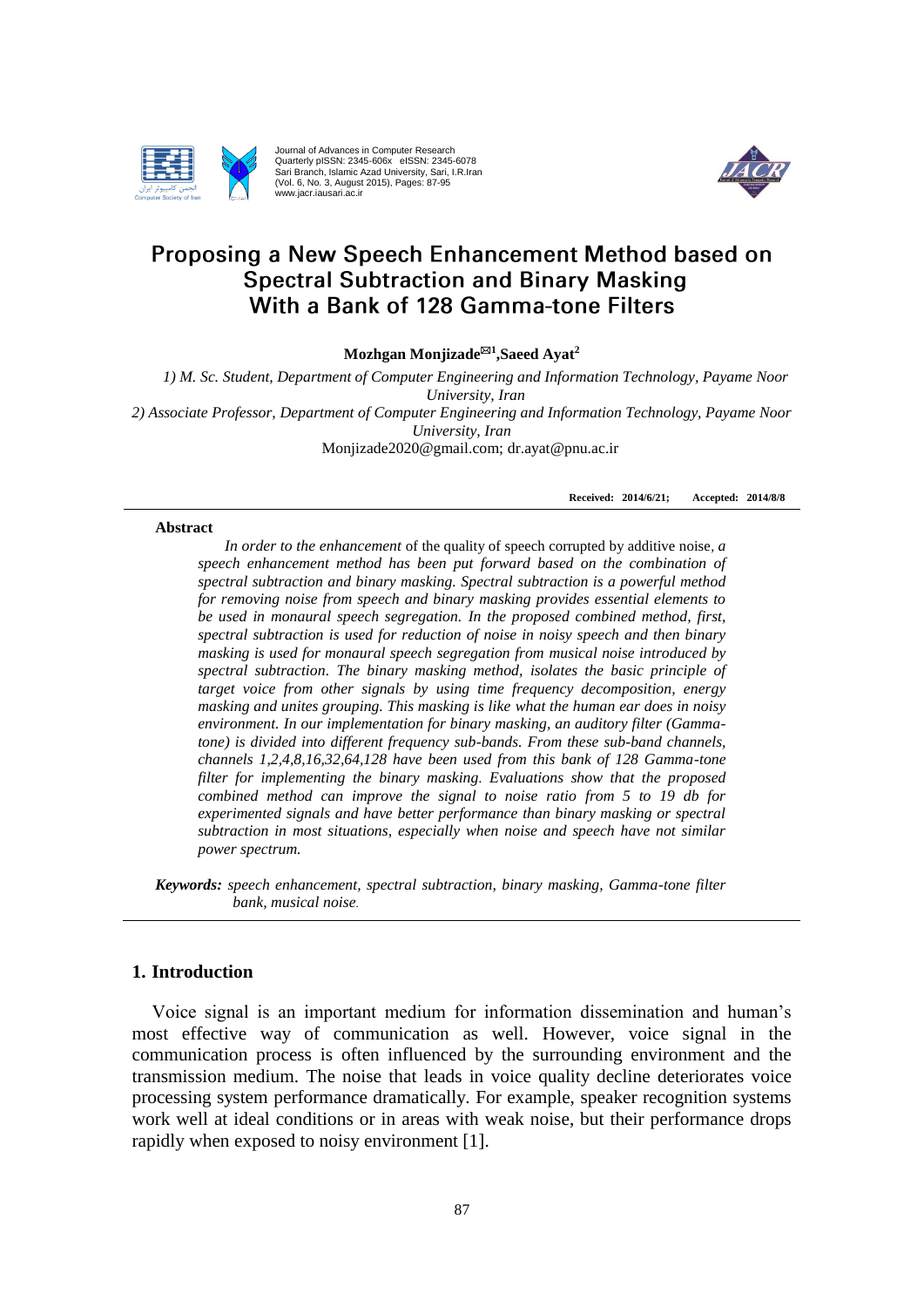Several methods have been developed to remove the noise, thereby improving the quality and/or intelligibility of speech signal. Some of these methods are spectral subtraction, Wiener filtering, Kalman filtering, and some others [2, 6]. For these techniques to work properly, an accurate estimate of the additive noise must be used [5]. One of the best methods is the spectral subtraction. By now, different versions of spectral subtraction have been proposed to increase its performance such as [3-5, 19]. Despite its high noise removal, it can cause an annoying noise called musical noise. Hence it can reduce overall signal quality. Musical noise is produced because the noise spectral cannot be calculated exactly, so has been used their estimations [6].

Another method is binary masking that uses noisy speech decomposition in timefrequency (T-F) units of signal, energy masking, and units grouping, like what the human ear does to describe the brain's information by nerves in noisy environments [7]. Sub-bands in the human ear are broader for greater frequencies. Therefore, in periphery processing of the signal, mixed signals can use through an auditory filter with distribution of different frequency sub-bands; a rectangle window is used to calculate its energy as a T-F unit [8]. Gamma-Tone filter has been used to create time frequency units upon estimated noise in spectral subtraction method. Speech spectrum is used when the speech value is bigger than the noise value and in other points zero or an alternate number is used. In Section 2, spectral subtraction and binary mask methods are mentioned. Section 3 describes the proposed method and Section 4 reports the conclusion.

# **2. Related Works**

The first spectral subtraction method was described by Steven Boll [8] and the other methods are expressed in [9-10] to improve the spectral subtraction method on noise reduction. Boll subtracted an estimate of the noise spectrum from the noisy speech spectrum. The noise spectrum is obtained from the signal spectrum measured during non-speech activity. After the spectral estimator is implemented, the spectral error is computed and the other methods are introduced to reduce it.

In other hands, in the design and implementation of computation auditory systems (used to simulate the human auditory system) the method of peripheral analysis can be used. To implement this method, a computational model for peripheral auditory scene analysis should be used first and this involves time frequency units.

The Importance of separating these areas is because of using frequency analysis and specific frequencies related to properties of the human ear. These properties are used to simulate the outer and middle ears; simulation implements the frequency range through the cochlear and passing through hair cells of ear.

#### *2.1. Spectral subtraction method*

At first stage, the speech is transformed to digital form by windowing signal and overlapping. After this stage, the magnitude spectra of the windowed data are calculated and the noise spectrum bias calculated during non-speech activity is subtracted off. Then resulting negative amplitudes are replaced with another value.

The windowed noise signal  $n(k)$  has been added to a windowed speech signal s (k), and their sum denoted by x (k). Then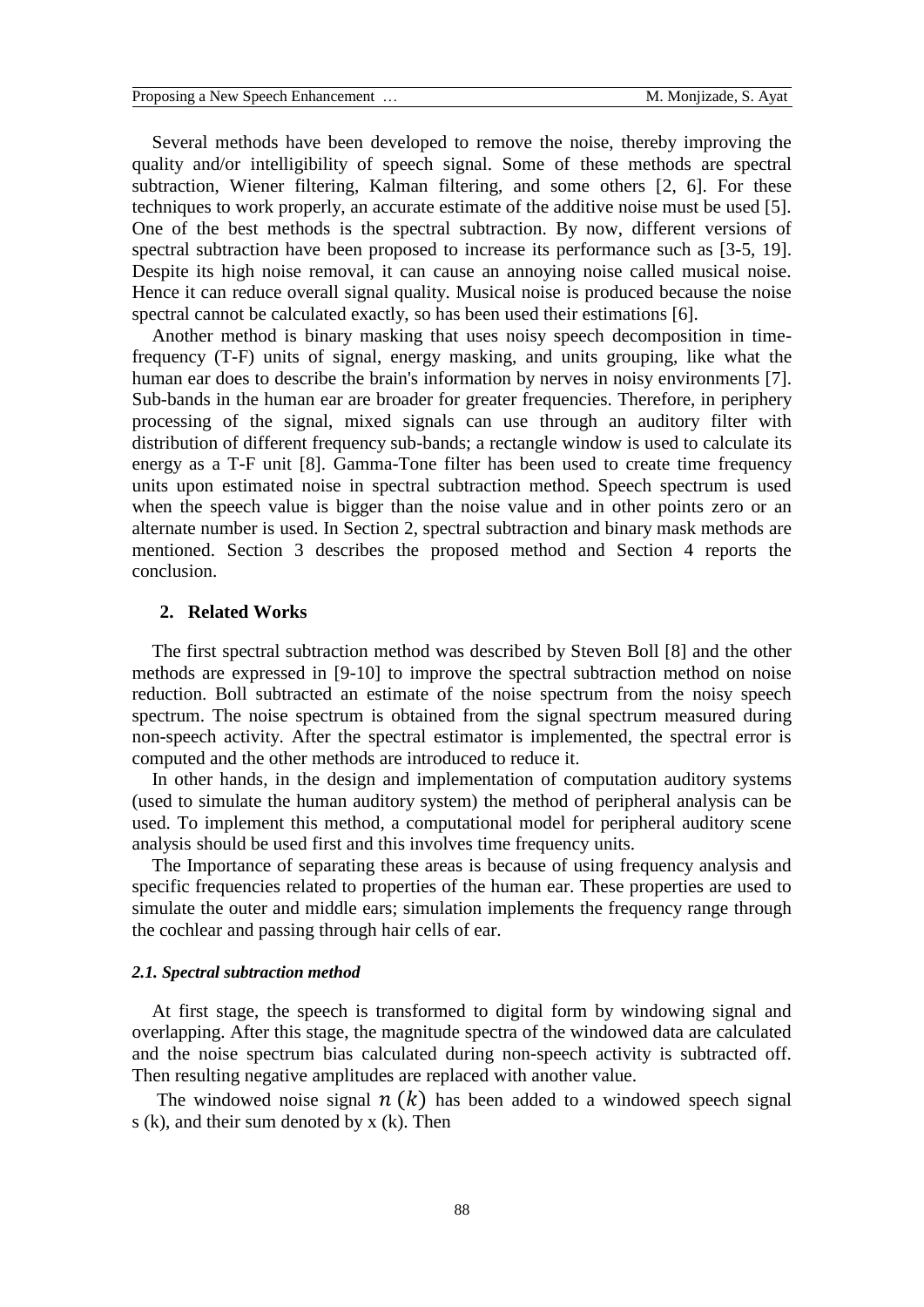$$
\mathbf{x}(\mathbf{k}) = \mathbf{s}(\mathbf{k}) + \mathbf{n}(\mathbf{k}) \tag{1}
$$

Taking the Fourier transform gives

$$
\mathbf{X}(\mathbf{e}^{\mathbf{j}\omega}) = \mathbf{S}(\mathbf{e}^{\mathbf{j}\omega}) + \mathbf{N}(\mathbf{e}^{\mathbf{j}\omega})
$$
 (2)

The magnitude  $|N(e^{j\omega})|$  of  $N(e^{j\omega})$  is replaced by its average value  $\mu(e^{j\omega})$ taken during non-speech activity, and the phase  $N\bigl(e^{\,j\omega}\bigr)$  of  $\theta_N\bigl(e^{\,j\omega}\bigr)$  is replaced by the phase  $\theta_N(e^{j\omega})$  of  $X(e^{j\omega})$  [3] and substitutions result in the spectral subtraction estimator  $\hat{S}(e^{j\omega})$  in (3) formula:  $\hat{S}(e^{j\omega}) = [X(e^{j\omega}) - \mu(e^{j\omega})]e^{j\theta_x(e^{j\omega})}$ (3)

The error  $\epsilon(e^{j\omega})$  created in calculating the estimation spectrum is given by:

$$
\epsilon(e^{j\omega}) = \hat{S}(e^{j\omega}) - S(e^{j\omega})
$$
\n(4)

Some simple modifications are available to improve the auditory effects of spectral error such as magnitude averaging, residual noise reduction, half-wave rectification and additional signal attenuation during non-speech activity.

In residual noise reduction method, noise residual will have a magnitude between zero and a maximum value measured during non-speech activity. In fact, the noise can be suppressed by replacing its current value with its minimum value chosen from the adjacent analysis frames. Taking the minimum value is used only when the magnitude of  $\hat{S}(e^{j\omega})$  is less than the maximum noise residual calculated during non-speech activity. The motivation behind this replacement scheme is three conditions: first, if the amplitude of  $\hat{S}(e^{j\omega})$  lies below the maximum noise residual, and it varies radically in frame to frame analysis, then there is a high probability that the spectrum at that frequency is due to noise; thereby suppressing it by taking the minimum; second, if  $\hat{S}(e^{j\omega})$  lies below the maximum but has a nearly constant value, there is a high probability that the spectrum at that frequency is due to low energy speech; therefore, taking the minimum will retain the speech information; and third, if  $\hat{S}(e^{j\omega})$  is greater than the maximum of power spectrum, there is speech in that frequency.The amount of noise reduction using this replacement scheme was judged equivalent to that obtained by averaging over three frames. The disadvantage to the scheme is that more storage is required to save the maximum noise residuals and the magnitude values for three adjacent frames. The residual noise reduction scheme is implemented as:

$$
\begin{aligned}\n &\left(|\hat{S}_{i}(e^{j\omega})| = |\hat{S}_{i}(e^{j\omega})|\right. \\
&\left(|\hat{S}_{i}(e^{j\omega})| = \min\{|\hat{S}_{i}(e^{j\omega})| \mid j = i - 1, i, i + 1\}\right. \\
&\left|\left|S_{i}(e^{j\omega})| \leq \max|N_{R}(e^{j\omega})|\right.\right. \\
&\left|\left|S_{i}(e^{j\omega})| = \min\{|\hat{S}_{i}(e^{j\omega})| \mid j = i - 1, i, i + 1\}\right.\right. \\
&\left|\left|S_{i}(e^{j\omega})| \leq \max|N_{R}(e^{j\omega})|\right.\right.\n \end{aligned}
$$

## *2.2. Binary masking with Gamma-tone filter bank*

#### *Time-Frequency decomposition*

To generate the time-frequency units, the domain impulse response function has been used with the inverse correlation function peak in the words. To produce these units, a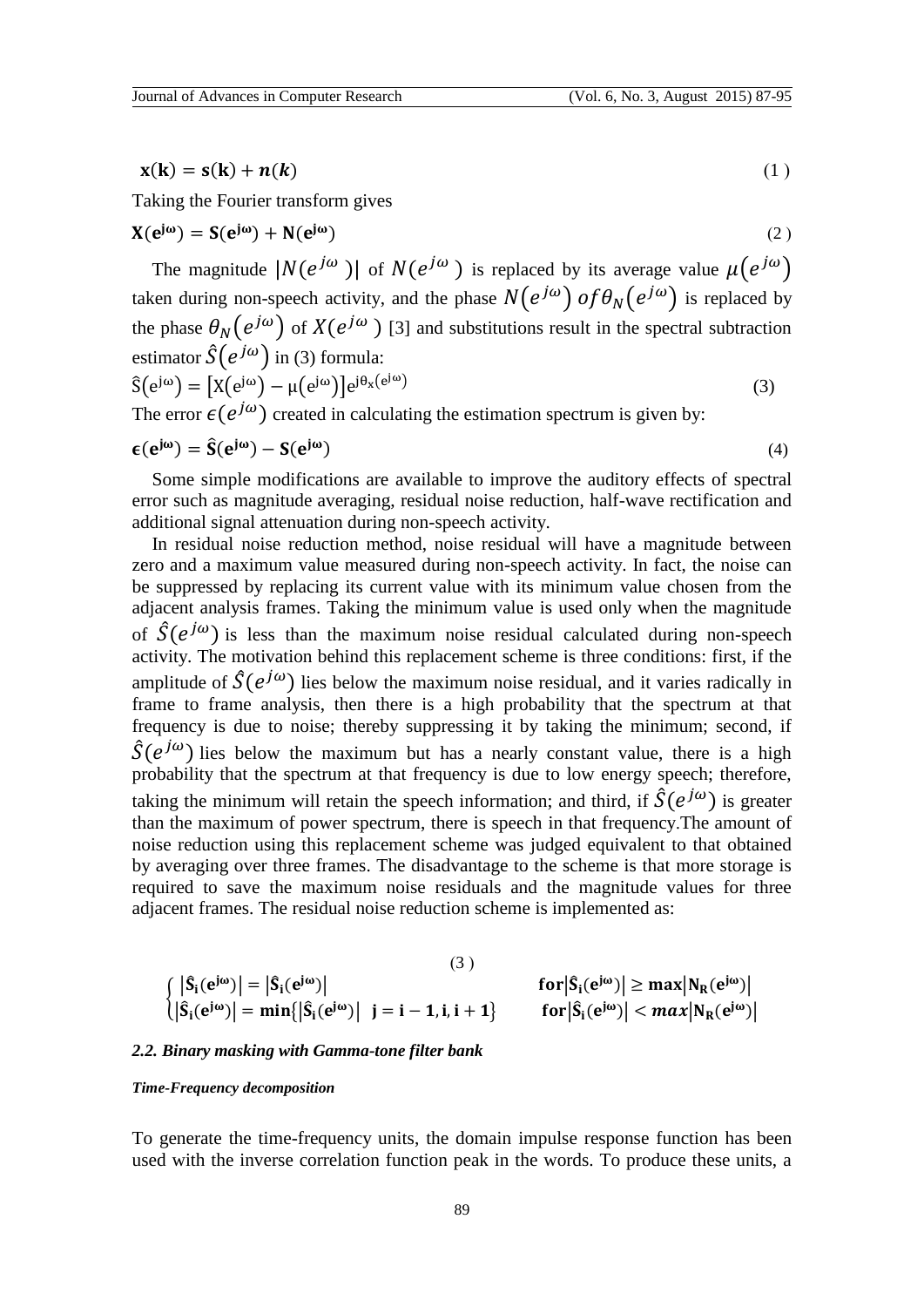Gamma-tone filter bank has been used that calculates frequency response based on the equations in a point of time.

### *Gamma-tone Filter*

The gamma-tone filter is widely used in models of the auditory system and is physiologically motivated to mimic the structure of peripheral auditory processing stage. The gamma-tone function is defined in time domain by its impulse response:

# $g(t) = \alpha t^{n-1} \exp(-2\pi bt) \cos(2\pi ft + \emptyset)$  (4)

Where,  $\hat{n}$  is the order,  $\hat{b}$  is the bandwidth of the filter,  $\alpha$  is the amplitude, f is the filter center frequency, and  $\emptyset$  is the phase of gamma-tone filter.

Patterson et al. (1992) show that the impulse response of the gamma-tone functions of order 4 provides an excellent fit to the human auditory filter.

The Gamma-tone filter bank takes its name from observation in the form of a carrier wave (tone)  $\cos(2\pi f_0 t + \varphi)$  amplitude modulated with an envelope that is proportional to  $t^{n-1}$  exp( $-2\pi bt$ )which is the same functional form as the Gamma distribution in statistics.

$$
ERB = 24.7(4.37.10^{-3}f + 1)
$$
 (5)

Where f is signal center frequency rate. When the order of the filter is 4, the bandwidth of the gamma-tone filter is 1.019 ERB and the filter center frequencies are distributed across frequency in proportion to their bandwidth, known as the Equivalent Rectangular Bandwidth (ERB) scale. The ERB scale is approximately logarithmic, on which the filter center frequencies are equally spaced.



*Figure1.Frequency responses of a gamma-tone filter bank with ten filters whose center frequencies are equally spaced between 50 Hz and 4 kHz on the ERB-rate scale [14].*

## *Binary mask method*

Ideal binary mask is one of the essential components in speech segregation from silence or noise in monaural speech signals that has the optimum performance in segregation of time frequency units. Performance of ideal binary mask in energy distribution examination of speech signal is based on the human auditory and automatic speech recognition systems and evaluation is carried out based on signal to noise ratio computation.

To analyze the binary mask method, Computational Auditory Scene Analysis (CASA) is used; it is a new approach to solve speech enhancement problem [8, 12]. CASA approach includes two main stages: segmentation and grouping [15].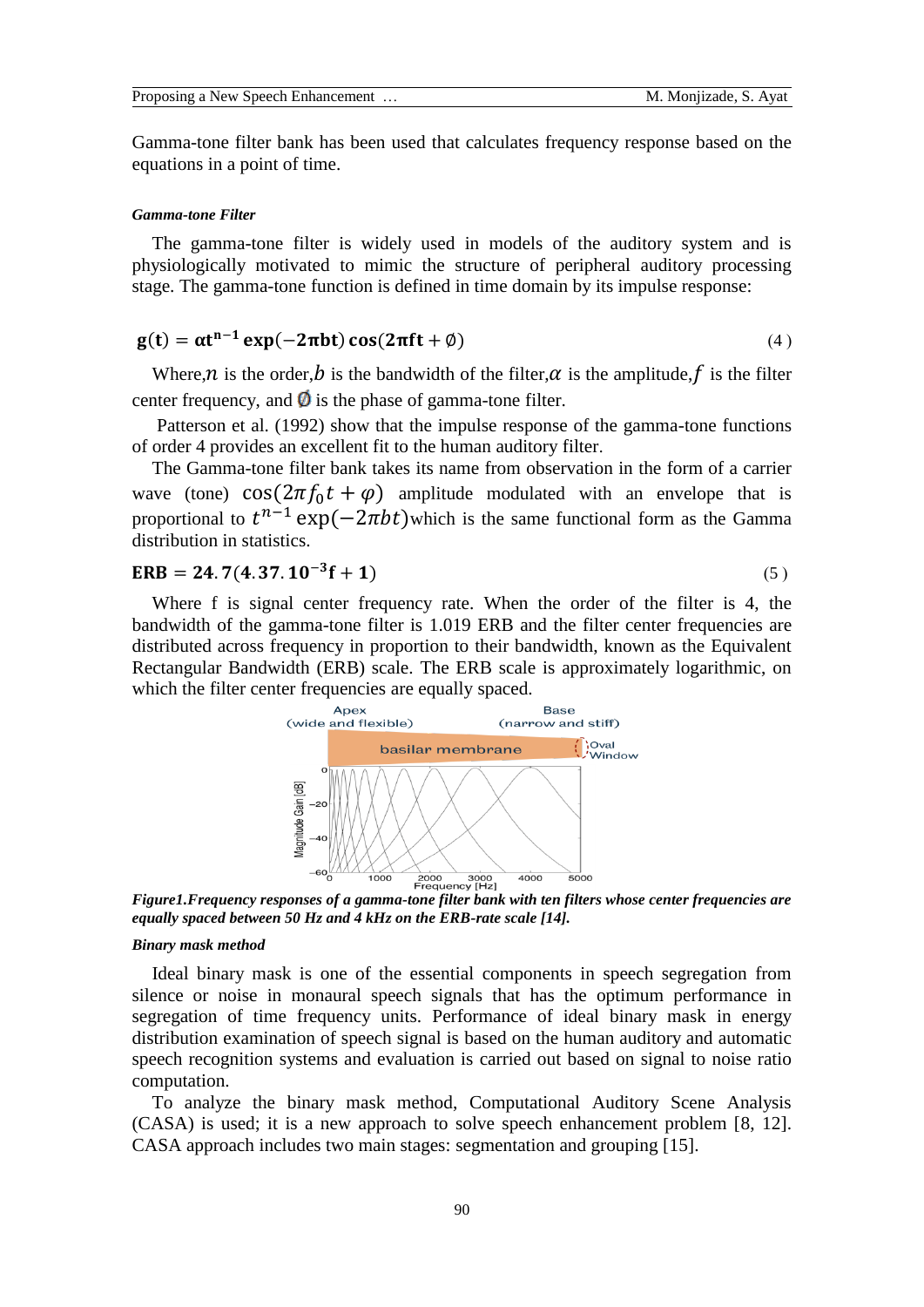In the binary mask method, SNR amount of the signal's different components is compared with each other such that if SNR is greater than a specific amount (e.g.  $\theta$ ), the binary mask in that point of time frequency gets 1 (or a given value) otherwise it gets 0 [12].

$$
\mathbf{LC} = \mathbf{log}^{\frac{|\mathbf{s}(\mathbf{t}, \mathbf{f})|^2}{|\mathbf{n}(\mathbf{t}, \mathbf{f})|^2}}
$$
(6)

Where  $S_{(t,f)}$  is the time frequency unit in clean signal and  $N_{(t,f)}$  is the T-F unit in estimated noise signal. Target formula for time frequency unit calculation in [16] is given by:

# **Em**(t, f) = (7)  $\int_{0}^{x} 1$  if  $s(t, f) > n(t, f)$  and  $s(t, f) > \theta$ 0 other

Ѳ is the threshold of the binary masks. In IBM, when Ѳ is equal to 1(or non-zero value), it indicates  $|s(t, f)|^2 \ge |n(t, f)|^2$  and otherwise 0.

In binary masking method, the signal is divided to m segments that  $k$  is the number of samples in one segment.  $S_{\emptyset}$  is the target signal energy;  $S_d$  is estimation of target signal segregation [15,18].

$$
\mathbf{SNR}_{\text{SEG}} = \frac{10}{M} \sum_{m=0}^{M-1} \log \frac{\sum_{k=Km}^{Km+K-1} S_{\emptyset}^{2}(k)}{\sum_{k=Km}^{Km+K-1} [S_{d}(k) - S_{\emptyset}(k)]^{2}}
$$
(8)

If SNR in (10) can be calculated in time frequency units, the formula changes as follows:

$$
\mathbf{SNR}_{\text{SEG}} = \mathbf{10log} \frac{\sum_{k} s_{(t,f)}^2(k)}{\sum_{k} [X_{(t,f)}(k) - S_{(t,f)}(k)]^2}
$$
(9)

When computing the binary mask, an increase in quantity of threshold might cause a direct problem leading to lose the target speech.

Another way of ideal binary mask estimation is to use statistical methods. Considering that most of the energy is contained in voiced segments, firstly, only information of local time frequency units is used; secondly, the correlation information among time frequency units is omitted; and thirdly, the prior probabilities of the reliable/unreliable classes estimated from training data are almost equal in high frequency channels; the prior probabilities improve classifier very limited[17].

### **3. Proposed Method**

The following assumptions have been used to solve this problem in this paper: 1) the non-correlated noise has been combined with clean speech, 2) the background noise environment remains locally stationary in small time scope (about 20 ms) and the silent scope in time range of 300 rpm is used for stationery noise computation. If the noise changes to a new state, a limited time (about 300 rpm) is sufficient to estimate the noise spectrum at the signal onset (before speech). Finally, noise reduction is possible by removing noise spectrum from the noisy speech signal.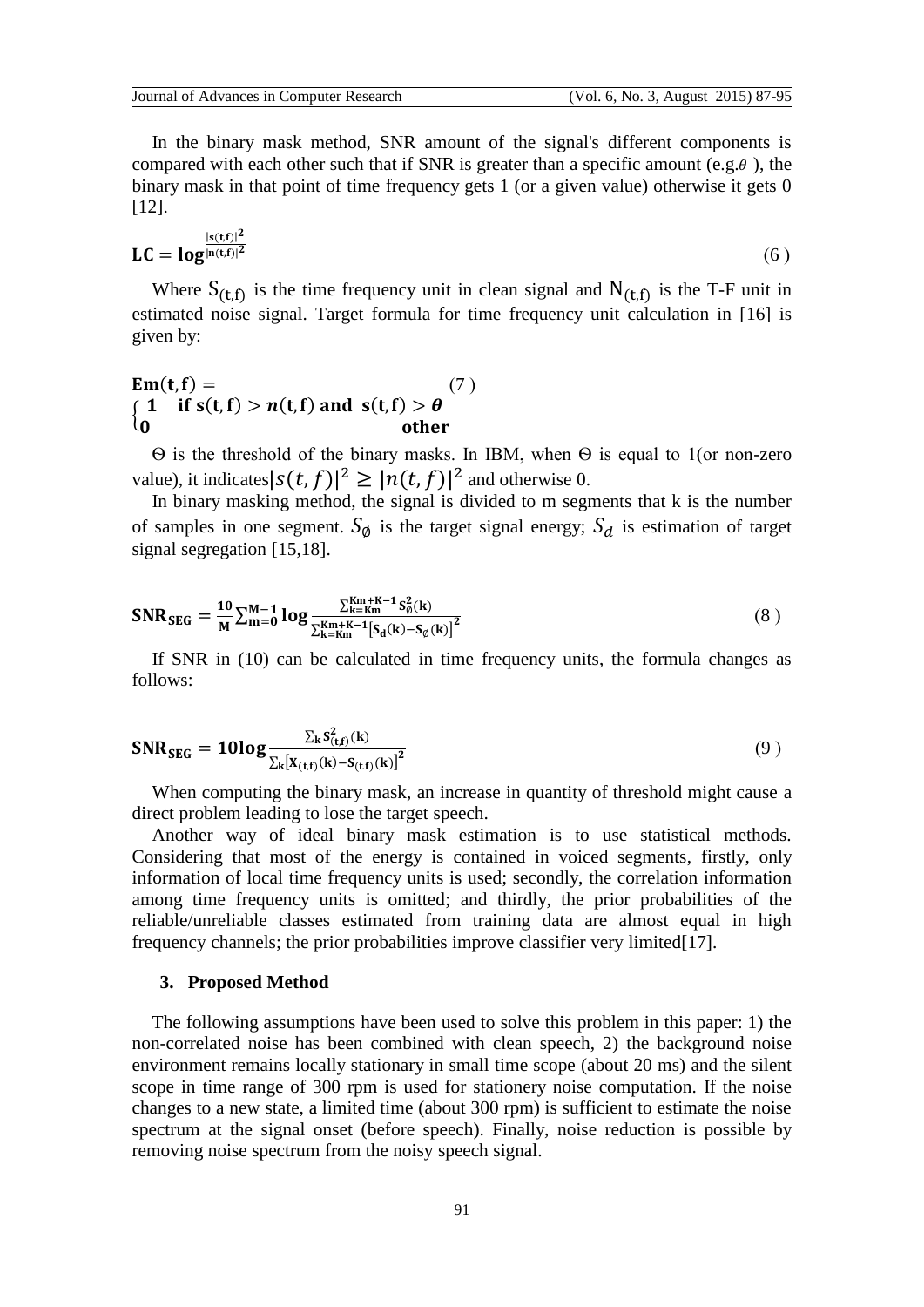At the first stage, the noisy speech passes through the spectral subtraction method. In this article, Hanning window with a length of 256 and 50% overlapping has been used and a new method of spectral subtraction with 8 windows has been adopted to estimate the noise power spectrum.

At the second stage, decomposition of an input signal in the frequency domain has been used with 128 Gamma-tone filters [11],which are equal to rectangular bandwidth rate scale from 50 to 8000 Hz (see [12] for details). In each filter channel, the output is divided into 20-ms time frames with 10-ms overlapping between consecutive frames. Unlike previous approaches from Channels 1,2,4,8,16,32,64,128 have been used from a bank of 128 Gamma-tone filter for implementing the binary mask and then the output has been calculated.These channels are selected via more SNR calculation as compared with the other channels :

$$
\mathbf{p}(\mathbf{f}) = \frac{\sum_{t} \mathbf{E}(\mathbf{f}, t)}{\sum_{f} \sum_{t} \mathbf{E}(\mathbf{f}, t)}
$$
(10)

At the final stage, noise and target speech obtained from the spectral subtraction pass through the binary mask. The evaluations indicate that the proposed method mainly improves the clarity and intelligibility of speech signal as compared with the binary mask when it is applied to all channels.

### **4. Experimental Result**

A speech from TIMIT is selected as a clean speech that is a "good service needs to be rewarded by big tips". Three models of the noise from NOISEX database (white, colored, F16) are selected to be added to the speech. The noisy speech crosses the spectral subtraction method but output speech has a musical noise. Signal Noise Ratio (SNR) is calculated by the following formula:

$$
SNR_{imp} = SNR_{out} - SNR_{in}
$$
 (11)

In formula (13),  $SNR_{in}$  and  $SNR_{out}$  indicate the SNR of the initial noisy signal  $(y)$  and SNR<sub>imp</sub> of the enhanced signal  $(\hat{S})$  respectively:

$$
SNR_{in} = 10log_{10}^{\frac{\sum S^{2}(n)}{\sum(y(n)-S(n))^{2}}}
$$
 (12)

$$
SNR_{out} = 10log_{10}^{\frac{\sum S^{2}(n)}{\sum (\hat{S}(n)-S(n))^{2}}}
$$
\n(13)

Table 1 indicates the SNRimp in spectral subtraction method with three models of the noise from NOISEX database. The IS parameter is initial silence length duration in second and its default value is .25 sec.

| <b>Table 1.</b> Dividendly Specified Subtraction memod with all ferent values of 15 |                                |             |               |                       |  |
|-------------------------------------------------------------------------------------|--------------------------------|-------------|---------------|-----------------------|--|
|                                                                                     | <b>SNR(Signal Noise Ratio)</b> | White Noise | Colored Noise | F <sub>16</sub> Noise |  |
|                                                                                     | $IS = 0.1$                     | 7.3264      | 20.3188       | 5.0784                |  |
|                                                                                     | $IS = 0.2$                     | 7.3274      | 20.3469       | 5.0766                |  |
|                                                                                     | $IS = 0.25$                    | 7.3272      | 20.3511       | 5.0764                |  |
|                                                                                     | $IS = 0.3$                     | 7.3273      | 20.3964       | 5.0772                |  |
|                                                                                     | $IS = 0.5$                     | 7.3276      | 20.3832       | 5.0588                |  |
|                                                                                     |                                |             |               |                       |  |

*Table 1.SNRimpby Spectral subtraction method with different values of IS*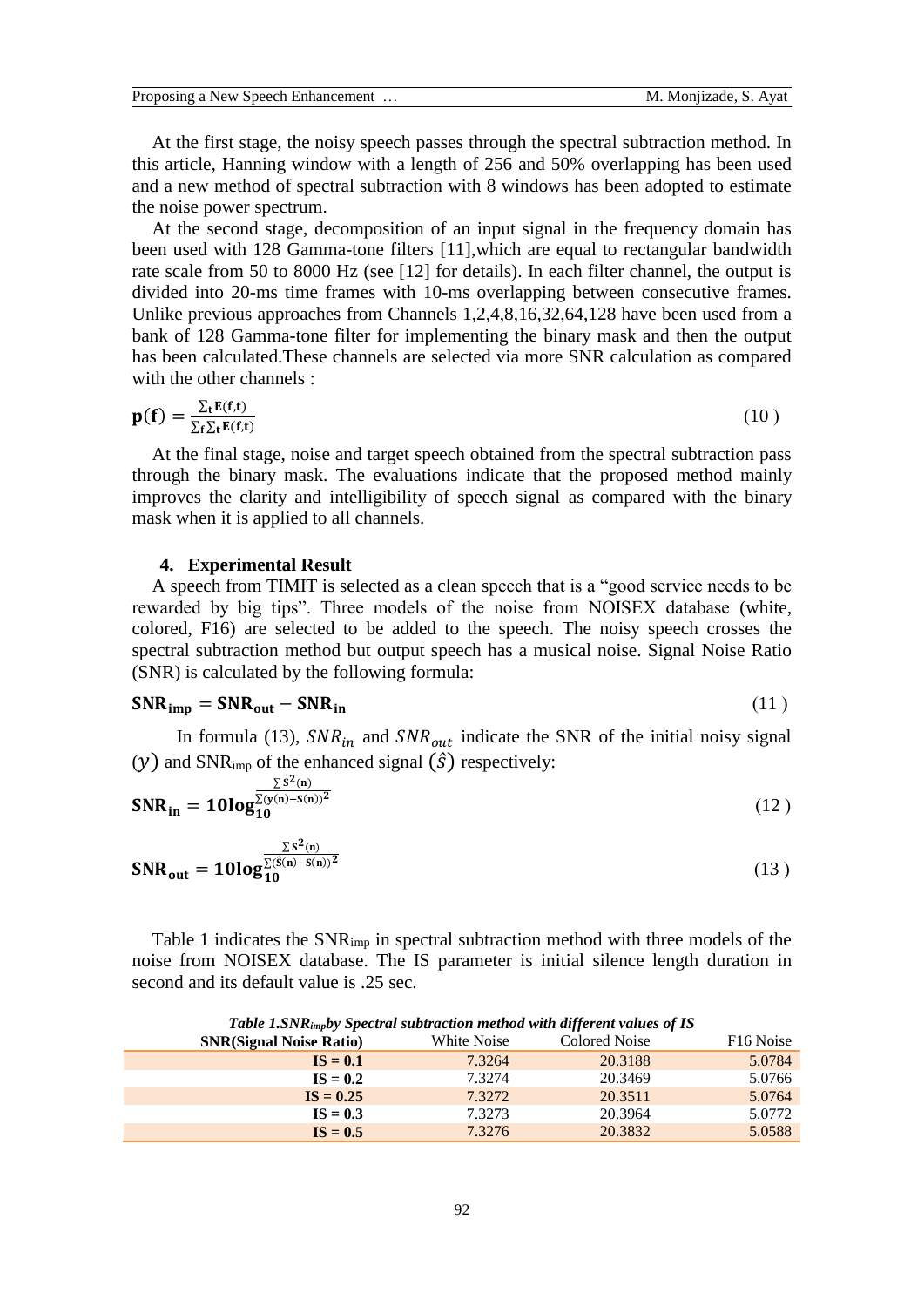To implement and decompose the combined signal into the time frequency domain, a bank of 128 gamma-tone filter is used. Considering Formula 9the useful Time-Frequency unit is set to "1", whose amount is directly decided by the energy threshold in Table 2.

| <b>Table 2. Useful "1-F" units amount in different threshold</b> |                          |                          |                          |  |  |  |  |
|------------------------------------------------------------------|--------------------------|--------------------------|--------------------------|--|--|--|--|
| Threshold( $\Theta$ )                                            | "1" Time-Frequency Units | "0" Time-Frequency Units | <b>Proportion</b> $(\%)$ |  |  |  |  |
|                                                                  | 5557504                  |                          | 100                      |  |  |  |  |
| 0.00001                                                          | 5557504                  |                          | 100                      |  |  |  |  |
| 0.001                                                            | 5546744                  | 10760                    | 99                       |  |  |  |  |
| 0.01                                                             | 5211783                  | 345721                   | 94                       |  |  |  |  |
| 0.2                                                              | 3220479                  | 2337025                  | 58                       |  |  |  |  |

*Table 2.Useful "T-F" units amount in different threshold*

SNRimp by ideal binary masking method presented in table 3:

| Table 3.SNRimpby Ideal binary Masking |         |        |        |  |  |  |
|---------------------------------------|---------|--------|--------|--|--|--|
| noise Type                            | Colored | White  | F16    |  |  |  |
| <b>SNR</b>                            | 3.7019  | 3.3821 | 5.6217 |  |  |  |

The Channels 1, 2, 4, 8, 16, 32, 64 and 128 are used from a bank of 128 gamma-tone filters for implementing the binary mask and then calculate the output and in this method, the target speech has an enhancement shown at the end of Page.



*Figure 3.The noisy signal with colored noise.*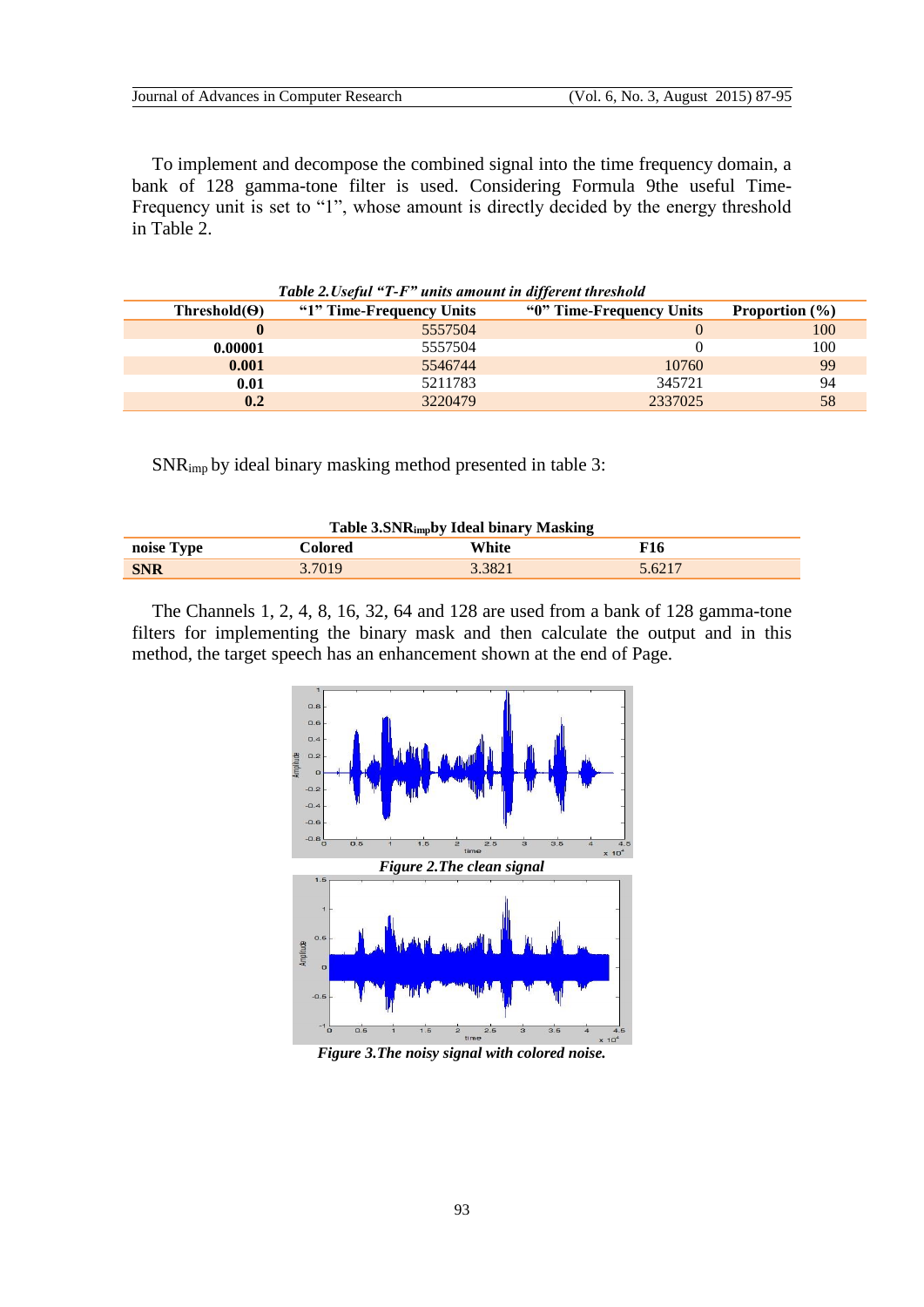

*Figure 4.The enhancement signal with spectral subtraction method.*



*Figure5. The enhancement signal by proposed system.* Table 4 presents the SNR<sub>in</sub>, SNR<sub>out</sub> and SNR<sub>imp</sub> values for different noise types:

| Table 4.SNR calculation for Ideal binary Masking |           |           |         |  |  |
|--------------------------------------------------|-----------|-----------|---------|--|--|
| noise Type                                       | Colored   | White     | F16     |  |  |
| <b>Colored</b>                                   | $-5.4225$ | 14.1392   | 19.5621 |  |  |
| White                                            | $-4.8211$ | 3.4676    | 8.2887  |  |  |
| <b>F16</b>                                       | $-7.0899$ | $-2.3058$ | 5.7841  |  |  |

Table 4 shows that the performance of the proposed system is the best for colored noise and it is weak for F16 noise.

# **4. Conclusion**

The proposed speech enhancement method combined spectral subtraction and binary masking. Spectral subtraction algorithm is used for reduction of noise in noisy speech and then binary masking method is used for monaural speech separation from musical noise introduced by spectral subtraction. The experiments showed that this method has its best performance for colored noise when the similarity of noise power to the target signal is least.

## **References**

- [1] H. Liu, X. Yu, W. Wan and R. Swaminathan, "An Improved Spectral Subtraction Method," Audio, Language and Image Processing, pp. 790-793, china, 2012.
- [2] J. Deller, J. Proakis, H. Hansen, "Discrete Time Processing of Speech Signals," Macmillan, New York, 1993.
- [3] S. Boll, "Suppression of Acoustic Noise in Speech Using Spectral Subtraction," IEEE Trans Acoustics, Speech and Signal Processing, vol. ASSP-27, No. 2, pp.113-120, 1979.
- [4] H. Hu, F. Kuo, H. Wang, "Supplementary Schemes to Spectral Subtraction for Speech Enhancement," Speech Communication, 2002.
- [5] H. Gustafsson, S. Nordholm, "Speech Subtraction using Reduces Delay Convolution and Avaptive Averaging," IEEE Trans Speech and Audio Processing, vol. 9, No. 8, pp. 799-807, 2001.
- [6] S. Ayat, M. Manzuri, R. Dianat, "An Improved Spectral Subtraction Speech Enhancement System by Using an Adaptive Spectral Estimator," IEEE Canadian Conference on Electrical and Computer Engineering, pp. 261-264, 2005.